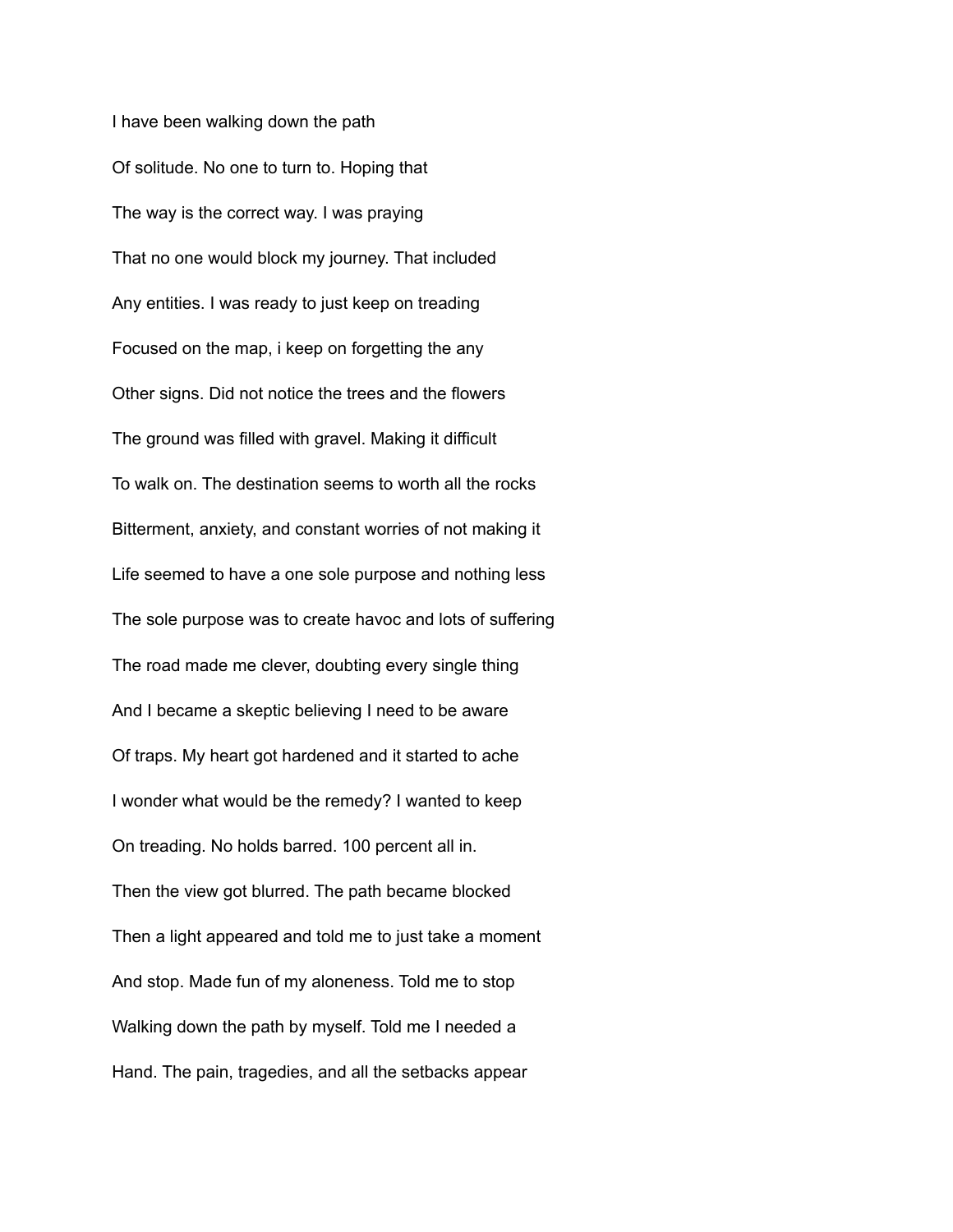in my thoughts. I accepted the cold world. I recognized The cold nature of the world. Believed that it is me against The world. I was ready to fight the world and hoped that The universe will leave me alone and let me just have A good life. This thought seemed to angered the god What does he know? If he is the creator, why does He get in the way of people's dreams and endeavors One preach about abundance, but everything seems be Finite. Pain seems to be chronic. Everything is a suffering I am willing to be generous. All I do is sacrifice. I can give My time, character, youth, and everything else. None of it Seems to matter. Instead of blaming god. I had one wish I wanted a truce. I leave you alone and you let me be me It seems that god wanted to break and rip the agreements Altogether. I wondered who was going to have the upper hand I knew I could outlast god. Believed that I didn't need him. Life seemed to be meaningless, hopeless, and pure sadness My eyes refuse to shed a single tear. But my heart wanted An intervention. No therapy can heal it. Out of confusion, I wished for an answer. Tired of being fragile. Who do I turn To? The answer seemed obvious. I wanted to ignore it. I wanted to run away from it. I wanted to deny it.